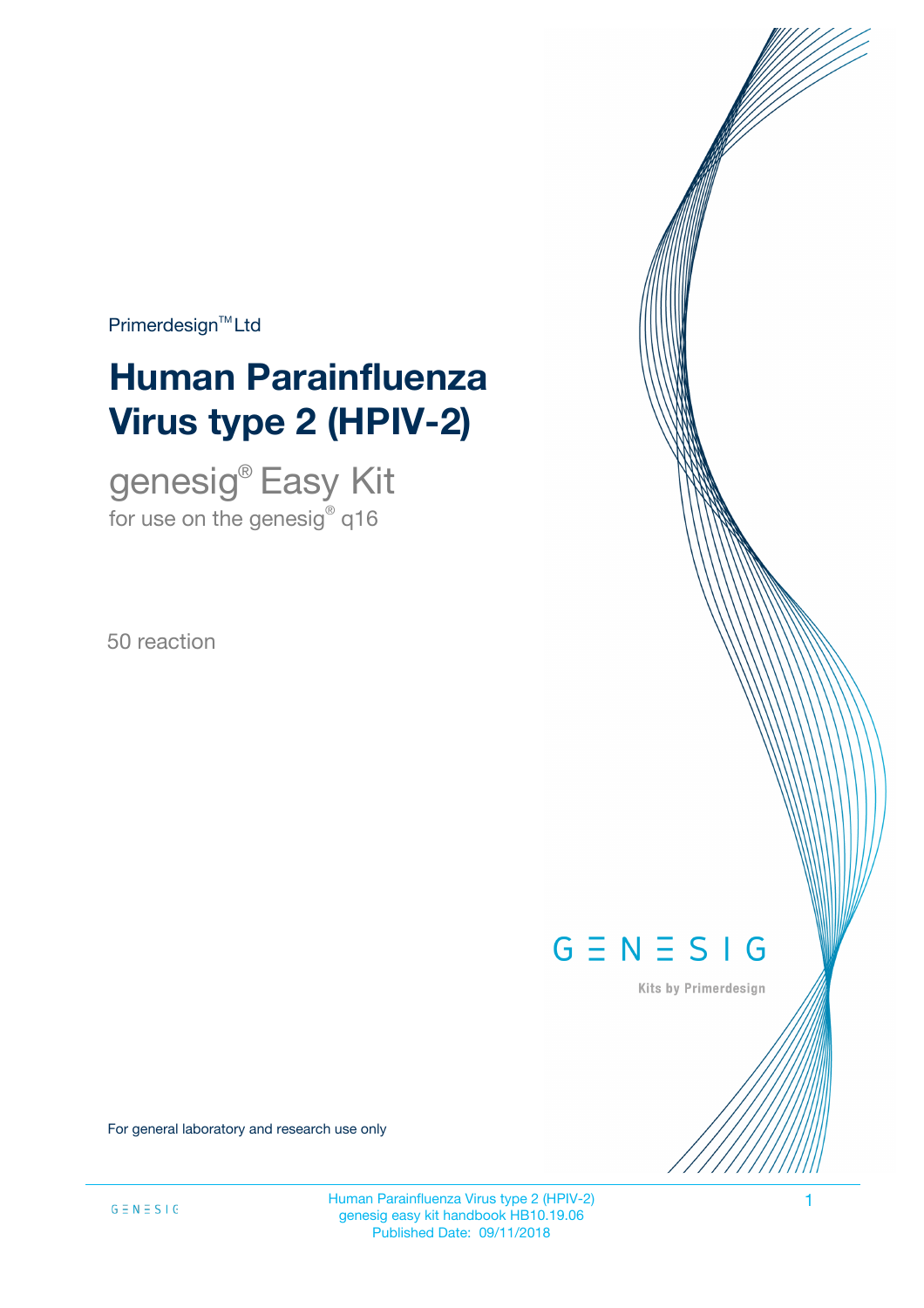## genesig® Easy: at a glance guide

#### **For each RNA test**

| Component                | <b>Volume</b>  | Lab-in-a-box pipette |  |
|--------------------------|----------------|----------------------|--|
| HPIV2 primer/probe mix   | 5 <sub>µ</sub> |                      |  |
| Your RNA sample          | 5 <sub>µ</sub> |                      |  |
| oasig OneStep Master Mix | 10 µl          |                      |  |

#### **For each positive control**

| Component                 | Volume         | Lab-in-a-box pipette |  |
|---------------------------|----------------|----------------------|--|
| HPIV2 primer/probe mix    | 5 <sub>µ</sub> |                      |  |
| Positive control template | 5 <sub>µ</sub> |                      |  |
| oasig OneStep Master Mix  | 10 µl          |                      |  |

#### **For each negative control**

| Component                | <b>Volume</b>  | Lab-in-a-box pipette |   |
|--------------------------|----------------|----------------------|---|
| HPIV2 primer/probe mix   | 5 <sub>µ</sub> |                      |   |
| <b>Water</b>             | 5 <sub>µ</sub> |                      | E |
| oasig OneStep Master Mix | $10 \mu$       |                      |   |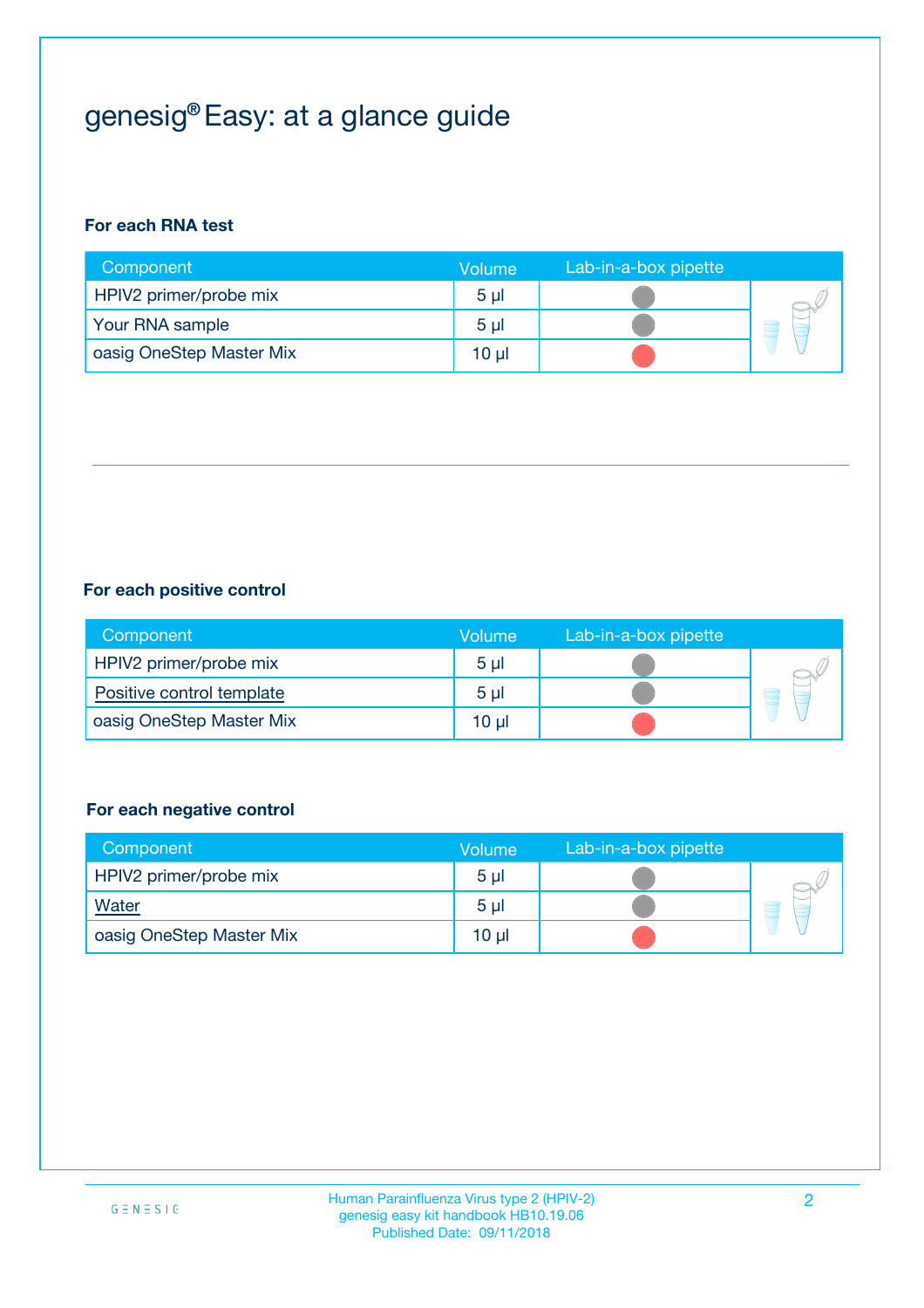### Kit Contents



## Reagents and equipment to be supplied by the user

#### **genesig® q16 instrument**

#### **genesig® Easy Extraction Kit**

This kit is designed to work well with all processes that yield high quality RNA and DNA but the genesig Easy extraction method is recommended for ease of use.

#### **genesig® Lab-In-A-Box**

The genesig Lab-In-A-Box contains all of the pipettes, tips and racks that you will need to use a genesig Easy kit. Alternatively if you already have these components and equipment these can be used instead.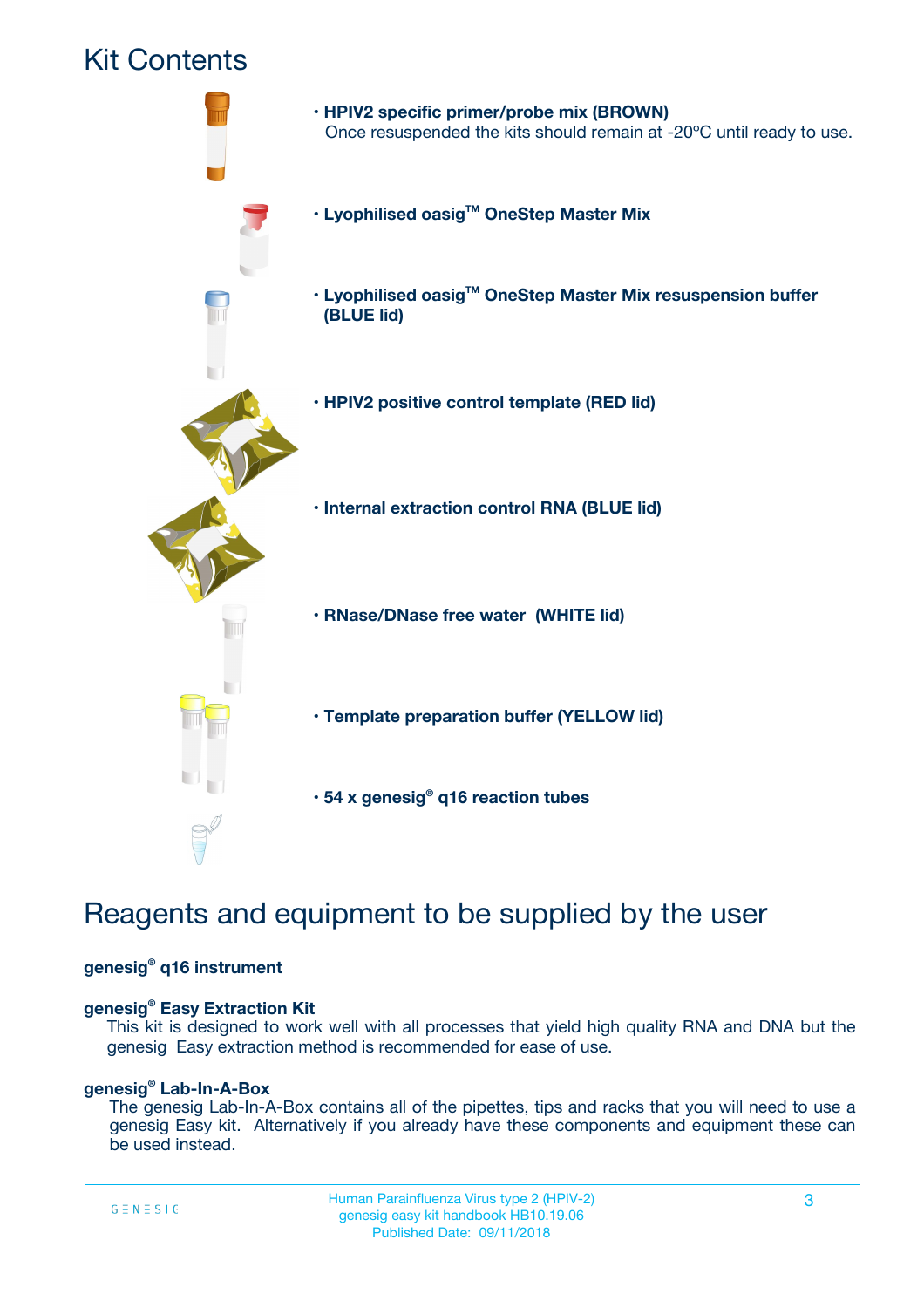## Step-by-step guide

### 1. Resuspend the test components



Use the blue pipette to transfer 500µ**l\*** of the oasig OneStep Master Mix resuspension buffer into the tube of lyophilised oasig OneStep Master Mix and mix well by gently swirling.

**\***Transfering 525µl of the oasig OneStep Master Mix resuspension buffer to your oasig OneStep Master Mix (instead of the 500µl recommended above) will enable you to take full advantage of the 50 reactions by accounting for volume losses during pipetting. In order to do so with the genesig Easy fixed volume pipettes use 1x blue, 2x red and 1x grey pipettes to make the total volume. Please be assured that this will not adversely affect the efficiency of the test.



Then use the blue pipette to transfer 500µl of water into the brown tube labelled HPIV2 primers/probe. Cap and shake tube to mix. A thorough shake is essential to ensure that all components are resuspended. **Failure to mix well can produce poor kit performance.**

These components are now ready to use.

Store them in the freezer from hereon.

#### Top tip

- Ensure that the primer/probe mix is mixed thoroughly before each use by shaking.
- Once resuspended do not expose genesig Easy kit to temperatures above -20°C for longer than 30 minutes at a time.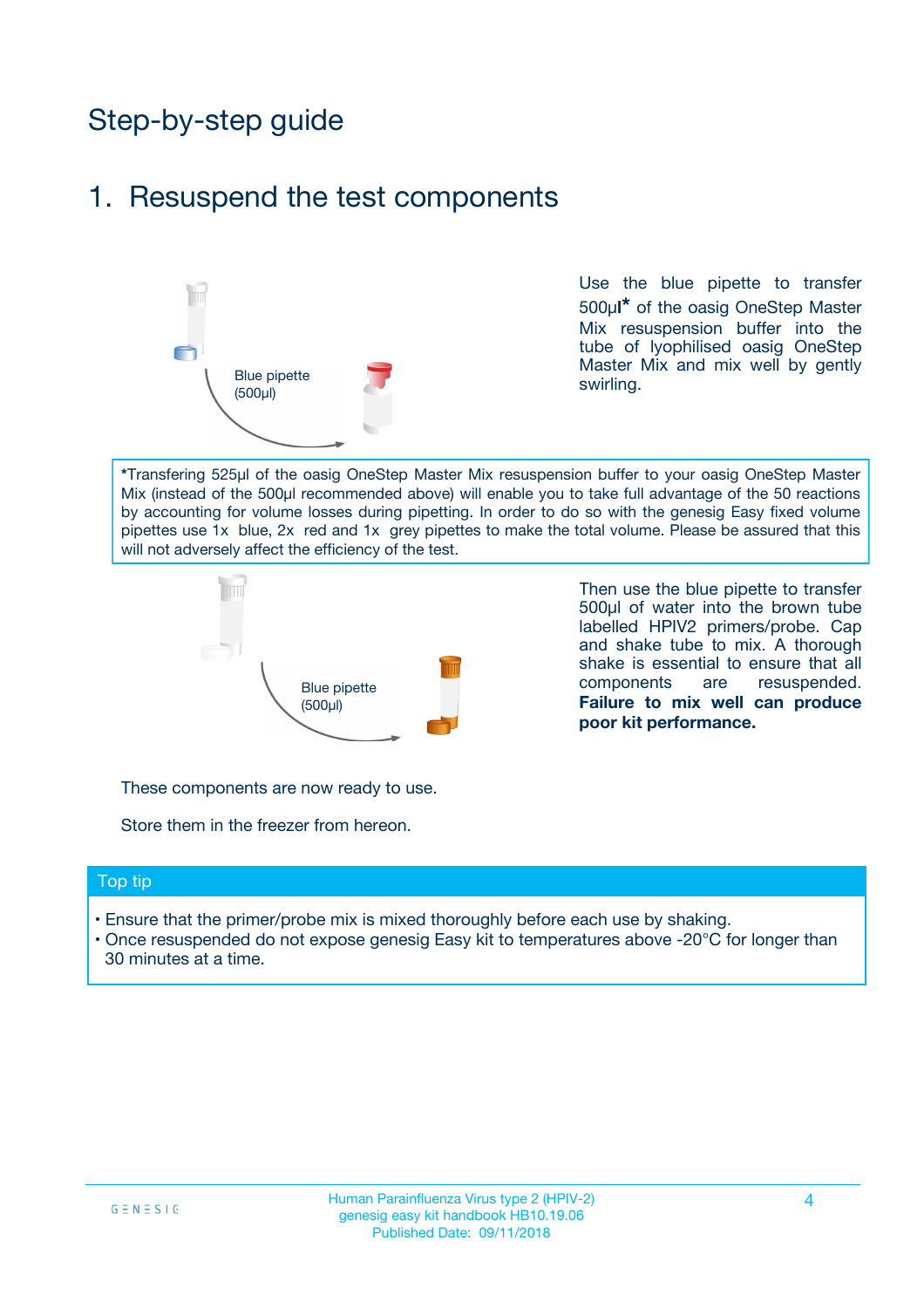## 2. Internal extraction control



Use the blue pipette to transfer 1000µl (2 x 500µl) of template preparation buffer into the Internal Extraction Control RNA tube. Cap and shake tube to mix.

Your kit contains Internal Extraction Control RNA. This is added to your biological sample at the beginning of the RNA extraction process. It is extracted along with the RNA from your target of interest. The q16 will detect the presence of this Internal Extraction Control RNA at the same time as your target. This is the ideal way to show that your RNA extraction process has been successful.

#### **If you are using an alternative extraction kit:**

Use the red pipette to transfer 10µl of Internal Extraction Control RNA to your sample **after** the lysis buffer has been added then follow the rest of the extraction protocol.

#### **If using samples that have already been extracted:**

Use the grey pipette to transfer 5µl of Internal Extraction Control RNA to your extracted sample.

### 3. Add primer/probe mix to all reaction tubes





For every reaction to be run, use the grey pipette to add 5µl of your HPIV2 primers/probe mix to every tube.

#### Top tip

- Always pipette the primer/probe mix directly into the bottom of the tube.
- You can label the tube lids to aid your reaction setup but avoid labelling tube sides.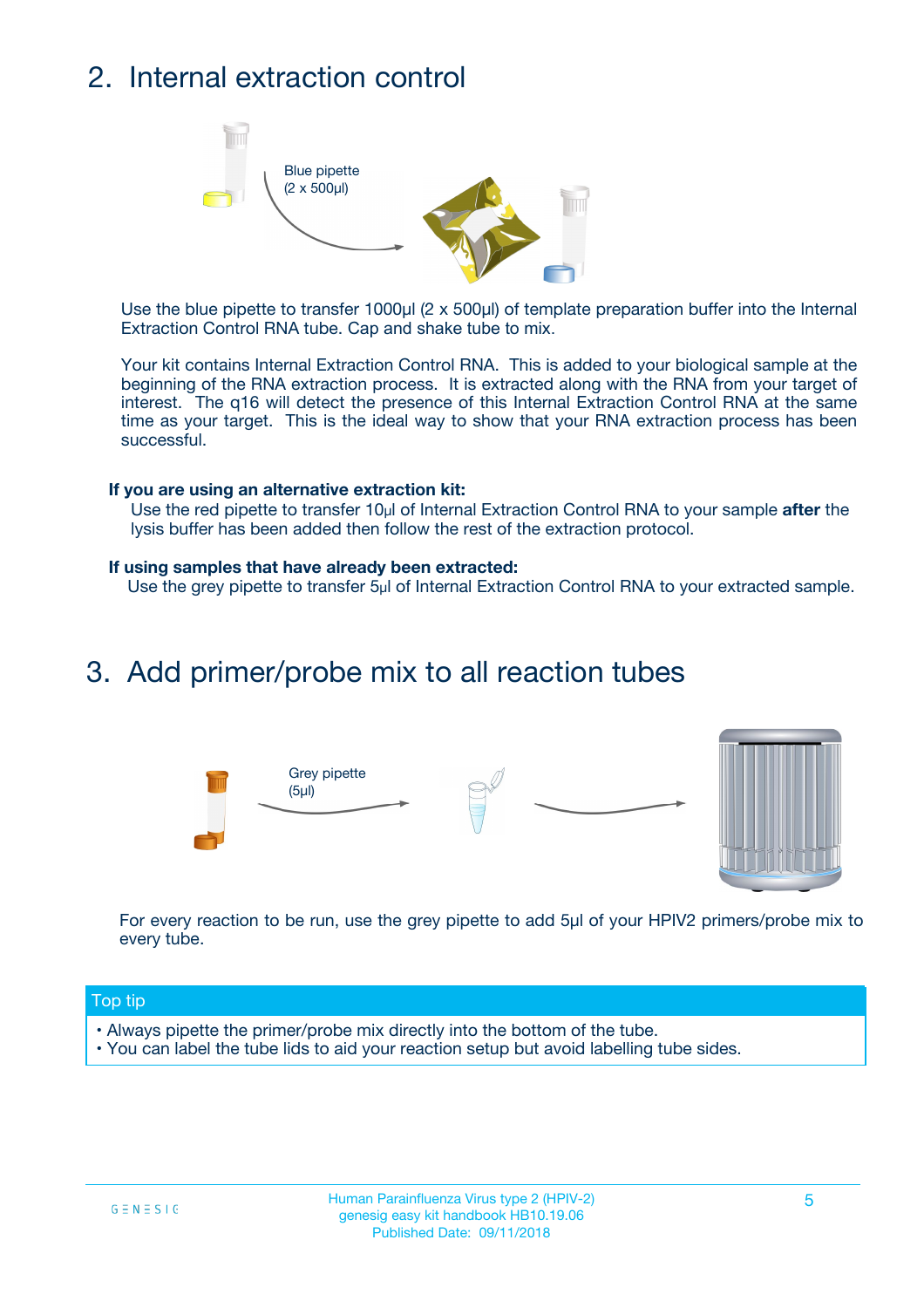## 4. Add Master Mix to all reaction tubes



For every reaction to be run, use the red pipette to add 10µl of the oasig OneStep Master Mix to the tubes containing primer/probe mix.

Move swiftly to begin your q16 run, as any delay after the oasig OneStep Master Mix has been added can effect the sensitivity of your test.

#### Top tip

**•** Always add the oasig OneStep Master Mix to the side of the tube to reduce the introduction of bubbles.

### 5. Negative control



For each test you will require a negative control. Instead of RNA water is used. This sample should typically prove negative thus proving that all of your positive samples really are positive.

To create a negative control reaction simply use the grey pipette to add 5µl of the water to the required reaction tubes. Close these tubes after adding the water.

Because some genesig kit targets are common in the environment you may occasionally see a "late" signal in the negative control. The q16 software will take this into account accordingly.

#### Top tip

**•** Always add the water to the side of the tube to reduce the introduction of bubbles.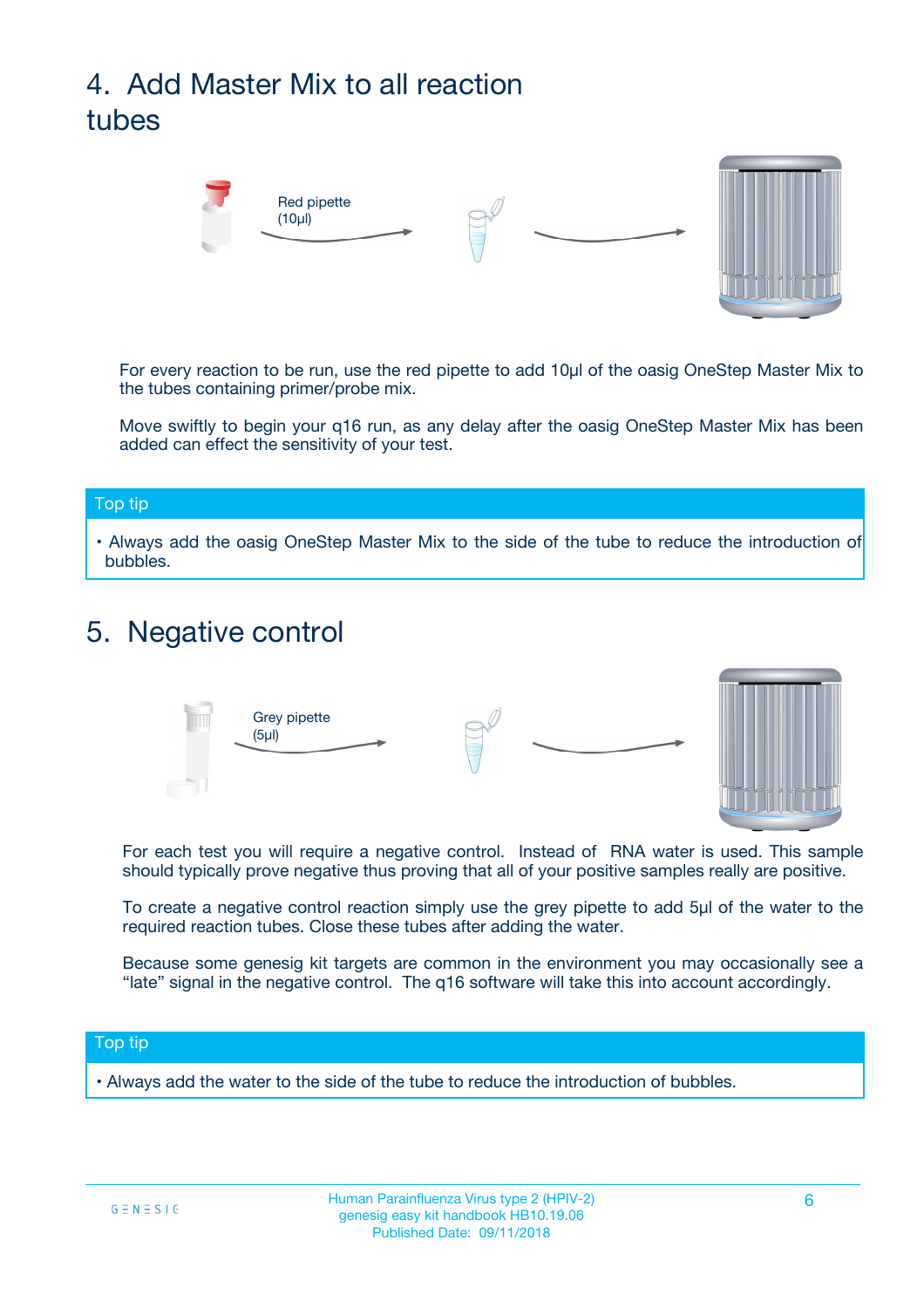## 6. Set up a test





For each sample you wish to analyse, use the grey pipette to add 5µl of your RNA sample to the required reaction tubes. Close these tubes after adding the sample. Always change pipette tips between samples.

#### Top tip

**•** Always add the RNA sample to the side of the tube to reduce the introduction of bubbles.

## 7. Positive control



Use the blue pipette to transfer 500µl of template preparation buffer into the positive control template tube. Cap and shake tube to mix.

Each time you run a test you will require a positive control. This is a small portion of RNA from your target of interest. It serves two purposes:

1. It will always test positive so it shows that everything is working as it should be.

2. The q16 software knows how much RNA is present in the positive control. So it can automatically compare your sample of interest with the positive control to calculate the amount of target RNA in your sample.

To create a positive control reaction simply use 5µl of the positive control instead of your RNA sample.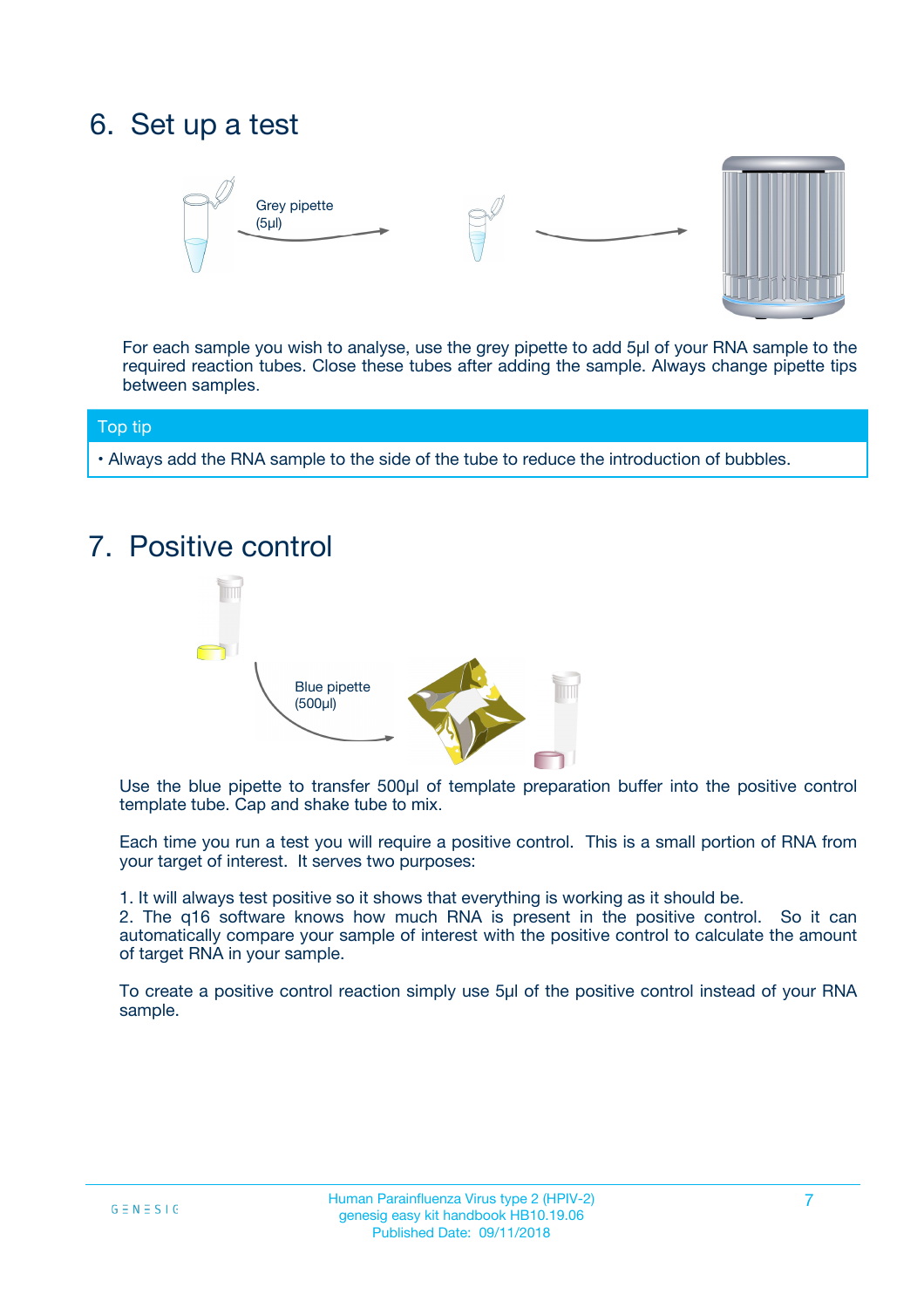



Take great care when setting up your positive control. The positive control template has the potential to give you a false positive signal in your other samples. Set positive controls up last after all other sample tubes are closed. Always change pipette tips between samples. You may even choose to set up positive controls in a separate room.

#### Top tip

**•** Always add the positive control template to the side of the tube to reduce the introduction of bubbles.

## 8. Running the test

Place the tubes into the correct positions in your q16 as defined by the software, this may include positioning of empty tubes to ensure that the q16 lid is balanced. The run can then be started.

|                      | genesig q16 PCR software - 1.2                                                    |                                            |                         |                                 | $= 0$<br>$\Sigma\!3$         |
|----------------------|-----------------------------------------------------------------------------------|--------------------------------------------|-------------------------|---------------------------------|------------------------------|
|                      | Unsaved (New Experiment 2<br>$\overline{\phantom{a}}$<br><b>Open Experiments:</b> | <b>E</b> Open<br><b>Save</b><br>$\Box$ New | Save As                 | <b>C</b> Close<br>Configuration | $G \equiv N \equiv S \mid G$ |
| <b>Stages:</b>       | Setup<br><b>Results</b>                                                           |                                            |                         |                                 |                              |
| <b>Notes</b>         |                                                                                   | <b>Samples</b>                             |                         | <b>Tests</b>                    |                              |
|                      | <b>Name and Details</b>                                                           | Color<br>Name                              | Note                    | Color<br>Name                   | Note                         |
|                      | New Experiment 2017-10-26 11:06                                                   | Sample 1                                   | 4                       | Test 1                          | 4                            |
|                      | Kit type: genesig® Easy Target Detection kit                                      | Sample 2                                   |                         |                                 |                              |
|                      | Instrument Id.:                                                                   | Sample 3                                   | $\equiv$                |                                 | $\equiv$                     |
|                      | <b>Run Completion Time:</b>                                                       | Sample 4                                   |                         |                                 |                              |
| <b>Notes</b>         | $\blacktriangle$                                                                  | Sample 5                                   | ♦                       |                                 | 傦                            |
|                      | $\overline{\mathbf{v}}$                                                           |                                            | ÷                       |                                 | ⊕                            |
| <b>Well Contents</b> |                                                                                   |                                            |                         | Run                             |                              |
| Pos.                 | Test                                                                              | Sample                                     |                         | <b>Run Status</b>               |                              |
| $\blacktriangleleft$ | Test 1                                                                            | Negative Control                           | $\blacktriangle$        |                                 |                              |
| $\overline{2}$       | Test 1                                                                            | Positive Control                           |                         |                                 |                              |
| 3                    | Test 1                                                                            | Sample 1                                   |                         | Show full log                   |                              |
| $\overline{4}$       | Test 1                                                                            | Sample 2                                   |                         |                                 |                              |
| 5                    | Test 1                                                                            | Sample 3                                   |                         | <b>Run Control</b>              |                              |
| 6                    | Test 1                                                                            | Sample 4                                   |                         |                                 |                              |
| $\overline{7}$       | Test 1                                                                            | Sample 5                                   |                         |                                 |                              |
| 8                    |                                                                                   |                                            |                         | Abort Run                       | $\triangleright$ Start Run   |
| Lo.                  | <b>INN FURTY TURE TO BUILDING UP.</b>                                             |                                            | $\overline{\mathbf{v}}$ |                                 |                              |

#### Top tip

- Before loading tubes into the q16, check for bubbles! Flick the bottom of the tubes to remove any bubbles that may have formed during the test setup.
- Apply centrifugal force with a sharp wrist action to ensure all solution is at the bottom of the reaction tube.
- When repeating a test you can use a previous file as a template by clicking 'open' then selecting File name > Files of Type > Experiment file as template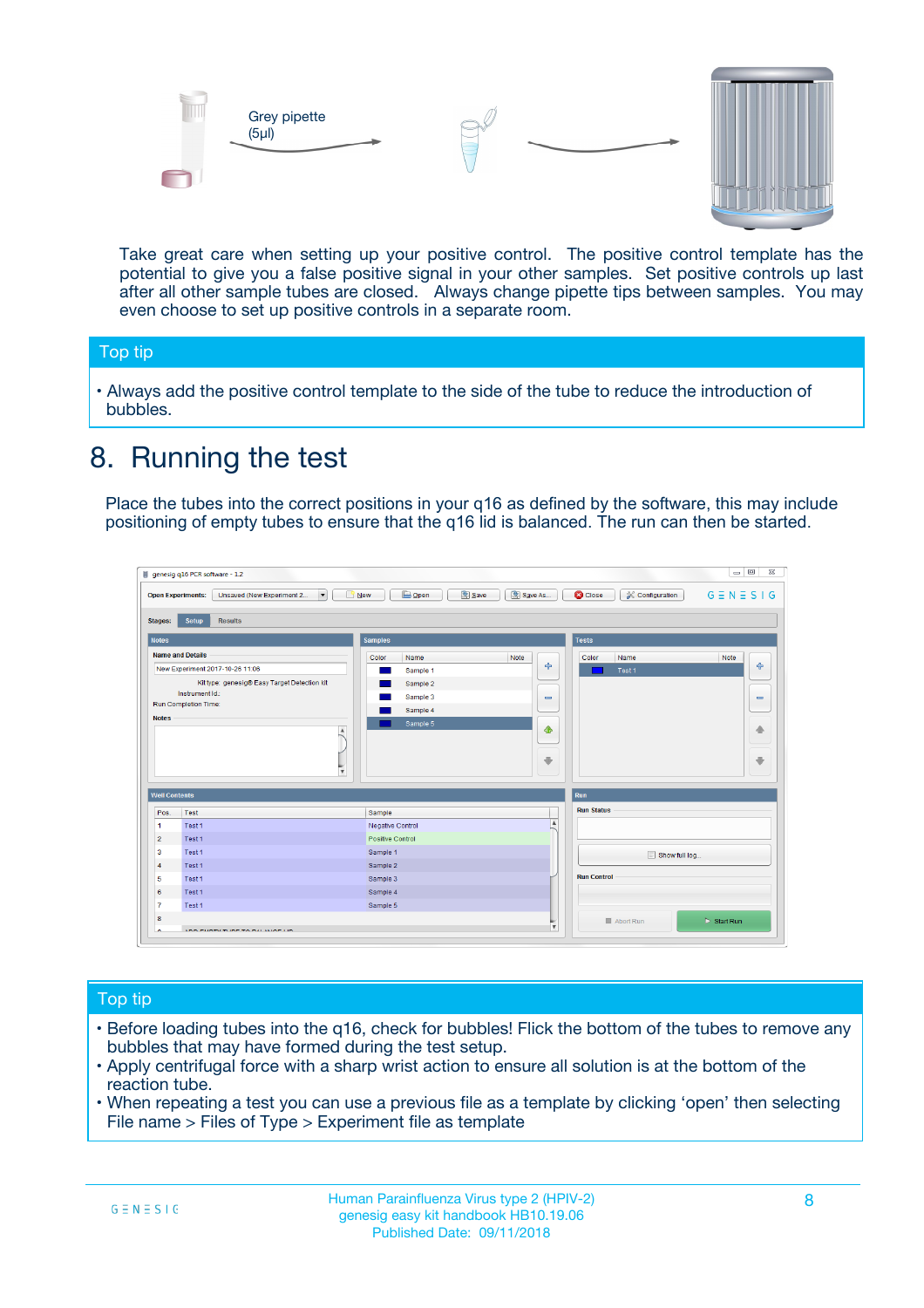### What do my results mean?

Analysis of your data is carried out automatically by the genesig q16. The following information is designed to help you fully understand a result or to troubleshoot:

### "Positive"

#### **Explanation**

Your sample has produced a positive result. Your target of interest is present and you can use the reported quantity.

### "Negative"

#### **Explanation**

Your sample has produced a negative result. The target is not present in your sample.

### "Test contaminated"

#### **Explanation**

The Negative Control should be completely free of any DNA/RNA. If you see this error message it means that at some point during the setup, the Negative Control has been contaminated with DNA/RNA and has given a positive signal. This contamination has invalidated the test. The Positive Control and your test samples are both possible sources of contaminating DNA/RNA. The genesig q16 reaction tubes from previous runs will also contain very high amounts of DNA so it is important that these are carefully disposed of after the run is completed and NEVER OPENED. It may be the case that your kits have become contaminated which will lead to the same problem occurring repeatedly.

#### **Solutions**

1. Clean your working area using a commercial DNA remover solution to ensure the area is DNA free at the start of your run and re-run the test.

2. If the problem persists then the kit has become contaminated and it will have to be discarded and replaced with a new kit. When you open the new kit, run a simple test to show that changing the kit has solved the problem. Prepare a test which includes only the Positive Control, the Negative Control and one 'mock sample'. For the 'mock sample' add water instead of any sample RNA. The result for the Negative Control and the mock sample should be negative indicating that contamination is no longer present.

#### **Preventive action**

An ideal lab set-up has a 'Clean area' where the test reagents are prepared and a 'sample area' where DNA/RNA samples and the Positive Control template are handled. The best workflow involves setting up all the test components (excluding the positive control template) in the clean area and then moving the tests to the sample area for sample and Positive Control addition. If this method is followed then the kit components are always kept away from possible sources of contamination. For extra security the Negative Control can be completely prepared and sealed in the clean area. All work areas should be decontaminated regularly with DNA remover.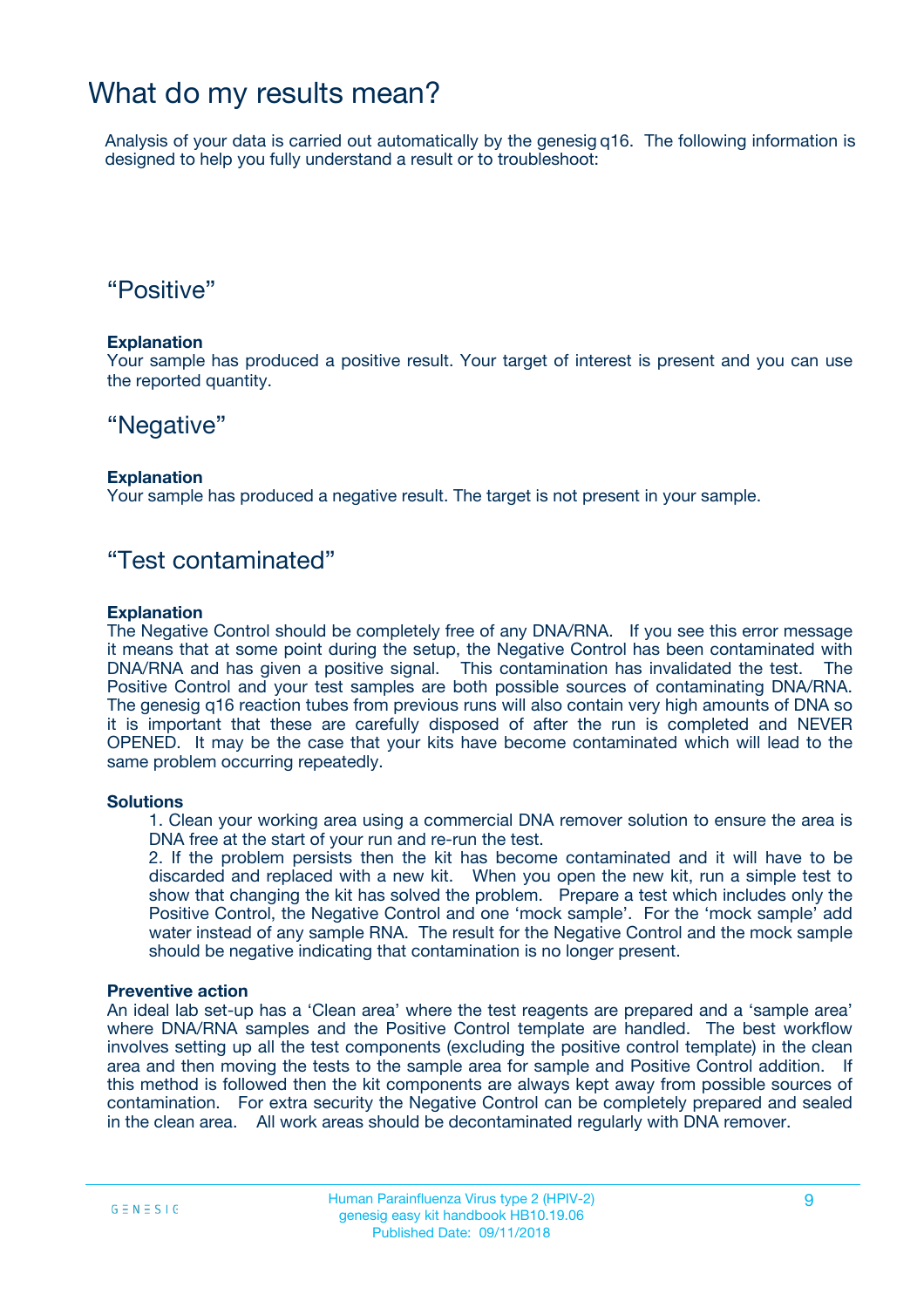### "Sample preparation failed"

#### **Explanation**

The test has failed because the quality of the sample was not high enough. The Internal Extraction Control component identifies whether the sample has been prepared correctly and is of suitable quality. This error message means that this quality control test has failed and the sample quality is not high enough for analysis.

#### **Solutions**

1. Check the sample preparation protocol for any user errors then repeat.

2. Poor quality samples can result from overloading the sample preparation protocol with too much starting material. Try reducing the amount of starting material then repeat.

3. Failing to add the Internal Extraction Control RNA to your sample during the sample preparation protocol can also lead to a reported result of "sample preparation failed". Ensure that this step has not been overlooked or forgotten. If your samples are derived from an archive store or from a process separate from your genesig Easy extraction kit; you must add 5µl of Internal Extraction Control RNA into each 0.5ml of your sample to make it suitable for use on the q16.

### "Positive result, poor quality sample"

#### **Explanation**

The test is positive so if you are only interested in obtaining a 'present or absent' answer for your sample then your result is reliable. However, the test contains an Internal Extraction Control component that identifies if the sample is of high quality. This quality control test has failed and the sample is not therefore of high enough quality to accurately calculate the exact copy number of RNA present. If you require quantitative information for your sample then proceed with the solutions below.

#### **Solutions**

1. For appropriate solutions, read the "Sample preparation failed" section of this handbook.

### "Test failed"

#### **Explanation**

The test has failed because the Positive Control has not worked. The Positive Control is present to show that all aspects of the test are working correctly together. When this control test fails, the test as a whole is invalidated. This finding indicates that a problem has occurred in the reaction set-up part of the experiment and has nothing to do with sample preparation.

#### **Solutions**

1. Check the entire workflow and test set-up to look for any user errors, then repeat the test e.g. have the right colour pipettes and solutions been used with the correct tubes?

2. Ensure the positive and negative controls are inserted into the correct wells of your q16.

3. A component of the test may have 'gone off' due to handing errors, incorrect storage or exceeding the shelf life. When you open a new kit, run a simple test to show that changing the kit has solved the problem. Prepare a test which includes only the Positive Control, the Negative Control and one 'mock sample'. For the 'mock sample' add internal control template instead of any sample RNA. If the Positive Control works, the mock sample will now be called as a negative result.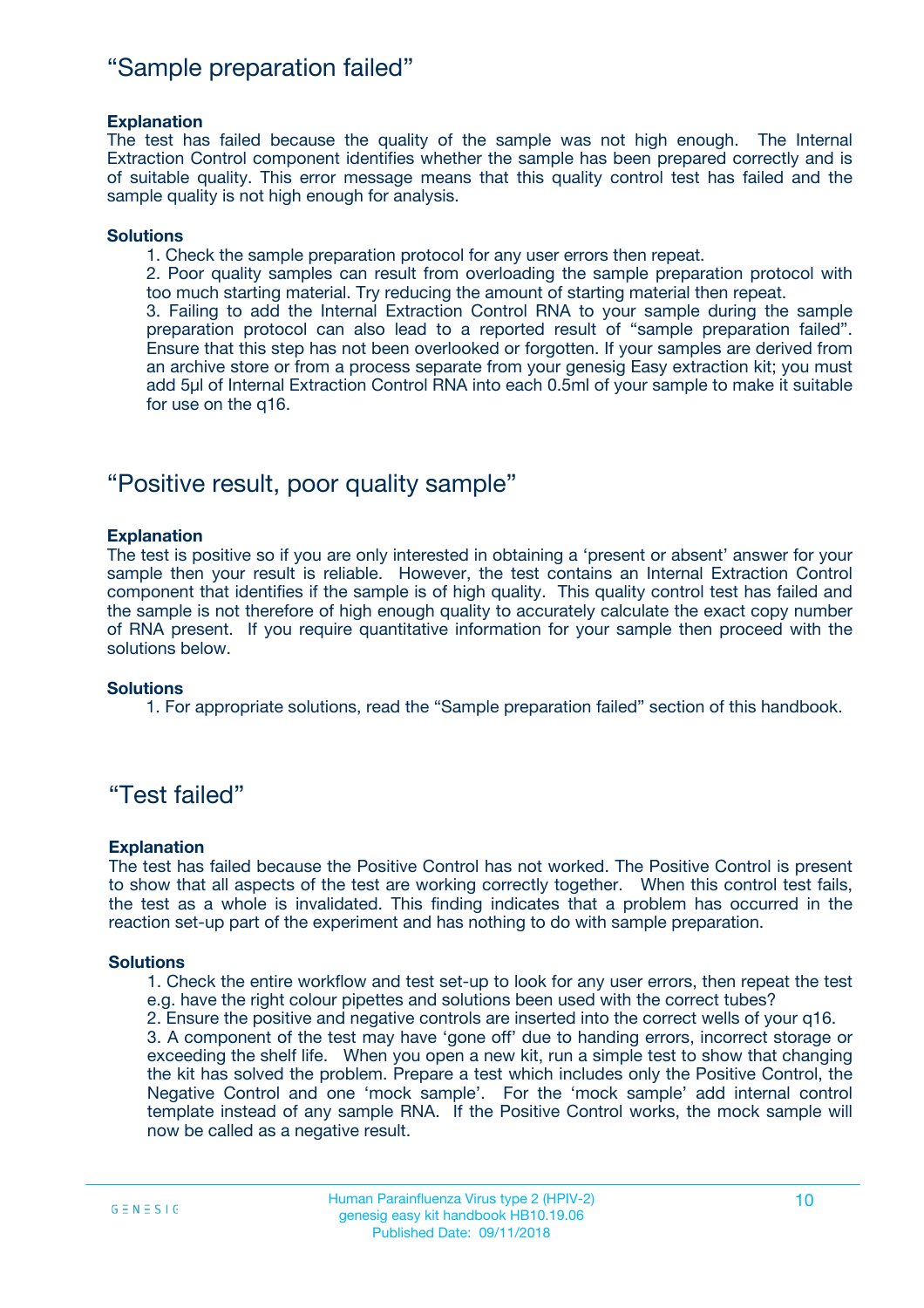### "Test failed and is contaminated"

#### **Explanation**

The Positive Control is indicating test failure, and the Negative Control is indicating test contamination. Please read the "Test Failed" and "Test contamination" sections of this technical support handbook for a further explanation.

#### **Solution**

1. For appropriate solutions, read both the "Test failed" and "Test contaminated" sections of this handbook.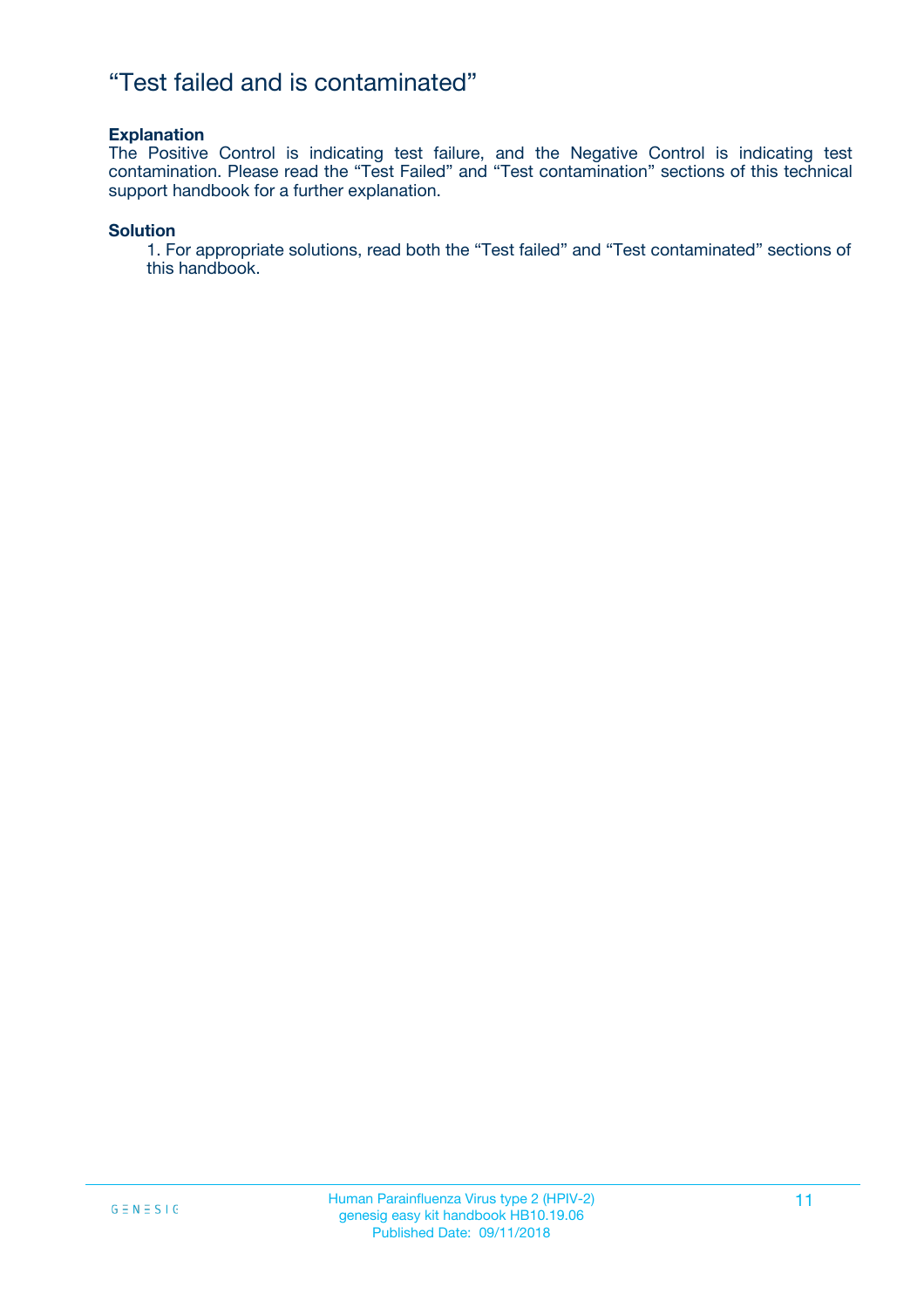## Human Parainfluenza Virus type 2 (HPIV-2)

Human parainfluenza viruses (HPIVs) are a group of four distinct serotypes of single-stranded RNA viruses belonging to the paramyxovirus family. They are the second most common cause of lower respiratory tract infection in younger children. Repeated infection throughout the life of the host is not uncommon. Symptoms of later breakouts include upper respiratory tract illness as in a cold and sore throat. The incubation period of all four serotypes is 1 to 7 days. Parainfluenza viruses can be detected via cell culture, immunofluorescent microscopy, and PCR. Though no vaccines currently exist, research into vaccines for HHPIV-2, -2, and -3 is underway. Parainfluenza viruses last only a few hours in the environment and are inactivated by soap and water.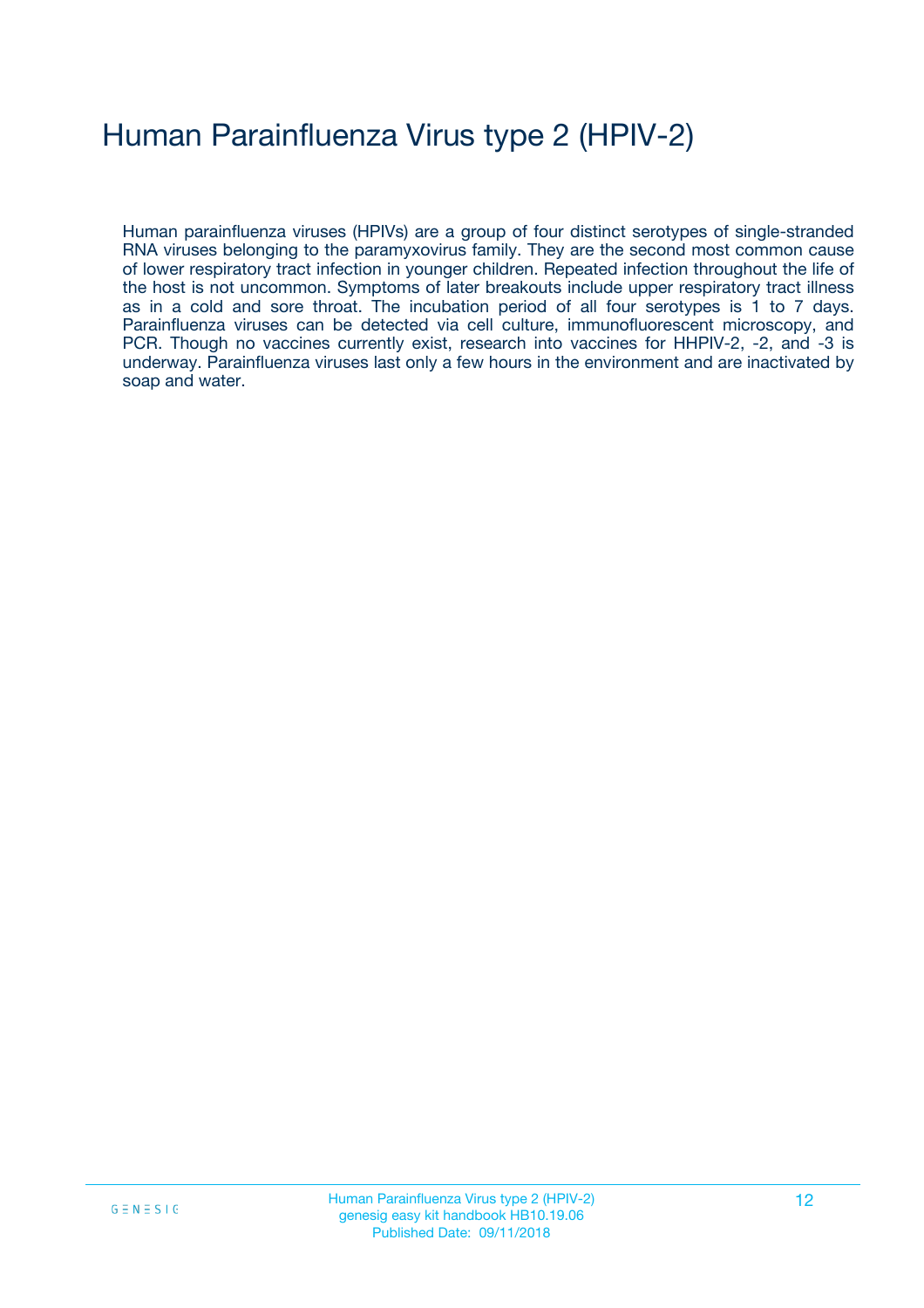## **Specificity**

The Primerdesign genesig Kit for Human Parainfluenza Virus type 2 (HPIV-2) (HPIV2) genomes is designed for the in vitro quantification of HPIV2 genomes. The kit is designed to have a broad detection profile. Specifically, the primers represent 100% homology with over 95% of the NCBI database reference sequences available at the time of design.

The dynamics of genetic variation means that new sequence information may become available after the initial design. Primerdesign periodically reviews the detection profiles of our kits and when required releases new versions.

The primers have 100% homologywith over 95% of reference sequences in the NCBI database and therefore have a very broadest quantification profile. However, due to the inherent instability of RNA viral genomes, it is not possible guarantee quantification of all clinical isolates.

If you require further information, or have a specific question about the detection profile of this kit then please send an e.mail to enquiry@primerdesign.co.uk and our bioinformatics team will answer your question.